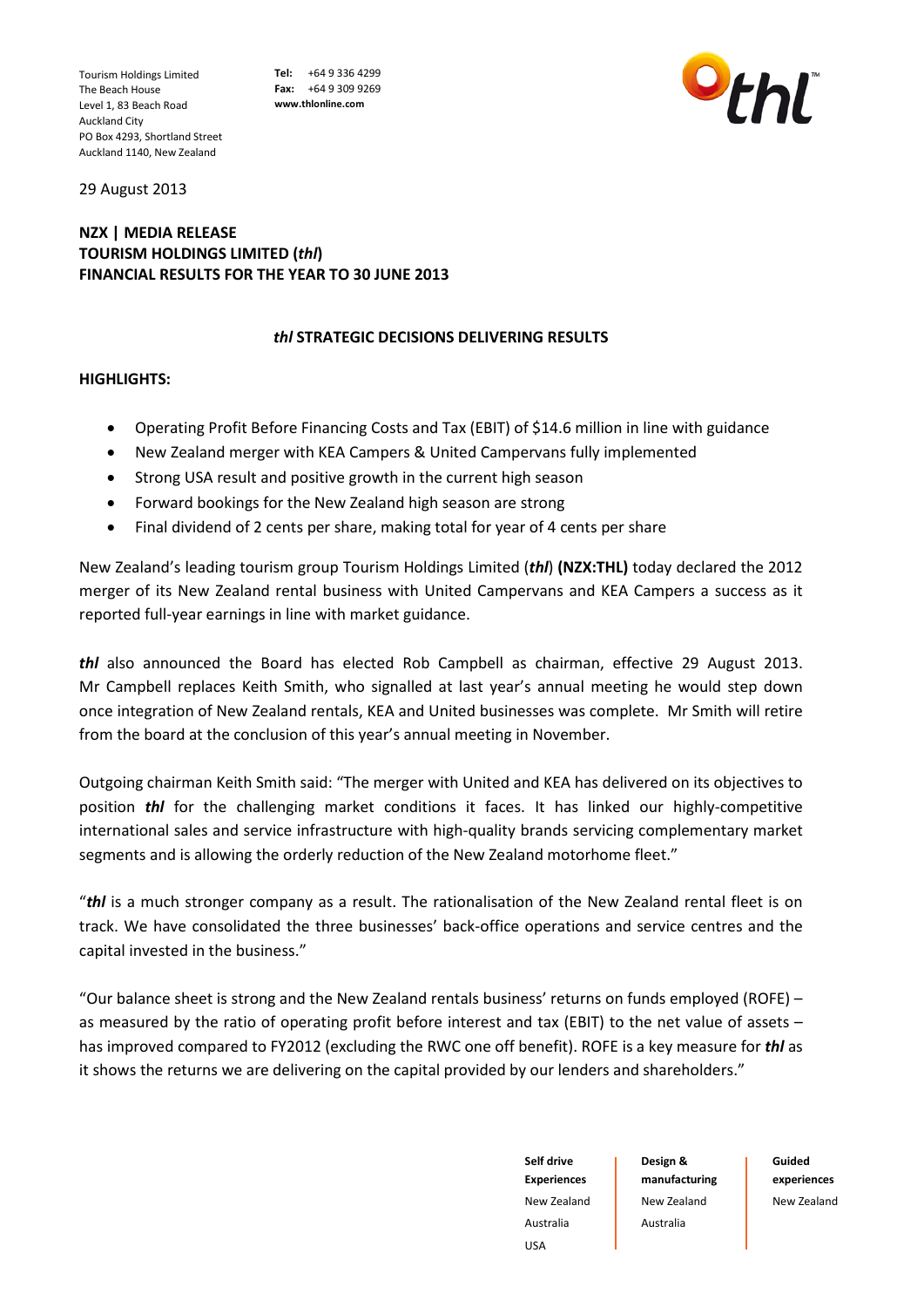

Incoming chairman Rob Campbell said: "We are optimistic about the year ahead and I am looking forward to leading the company in its next phase of development."

"Motorhome bookings for the New Zealand summer season are shaping up well. Our US operation, now in the midst of its high season, continues to deliver excellent results and the New Zealand tourism operations including Kiwi Experience and Waitomo Caves are performing steadily. Our Australian business faces tough trading conditions, but restructuring programmes are positioning it for the future."

"The immediate task ahead of the business is to improve earnings further to levels which are commensurate with asset value and trading potential. The board and management are committed to this continuing process."

"Reflecting the board's confidence in *thl's* outlook, directors have declared a final dividend of 2 cents per share taking total dividends for the year to 4 cents per share which is the same as last year. This pay-out continues a consistent record of pay-outs since dividends recommenced in March 2012."

*thl* Chief Executive Grant Webster said: "It is pleasing to be able to report the significant and bold strategic decisions made over the past two and half years of entering the US and the NZ Rentals merger are delivering the expected results."

Revenue from continuing operations in the 12 months to 30 June 2013 grew 12% to \$225 million from \$200 million in the prior year. EBIT decreased 10% from \$16.3 million to \$14.6 million, while net profit after tax from continuing operations fell 16% to \$3.8 million.

Mr Webster added: "The results for the 2013 financial year are not directly comparable to the prior year due to a number of one-off factors. Notably, the group result includes a \$4.5 million EBIT contribution from KEA Campers and United Campervans and \$1.4 million of merger costs. The prior year benefitted from an estimated one-off \$4.5 million EBIT contribution from the Rugby World Cup."

"We have also faced very challenging trading conditions in Australia. Demand is still weak due to the combination of continuing economic difficulties in core European markets and a relatively high Australian dollar during the financial year under review."

"*thl* has delivered a very credible result. We are bearing up to the challenging market conditions we face and continue to take action to position the business for the future and notably building ROFE and finding new ways to leverage the current infrastructure."

"We are looking forward to reporting on our progress at the annual meeting in November."

# **ENDS**

# **TAKE OUT COMMENT: "NZ Rentals merger successful with a positive growth outlook."**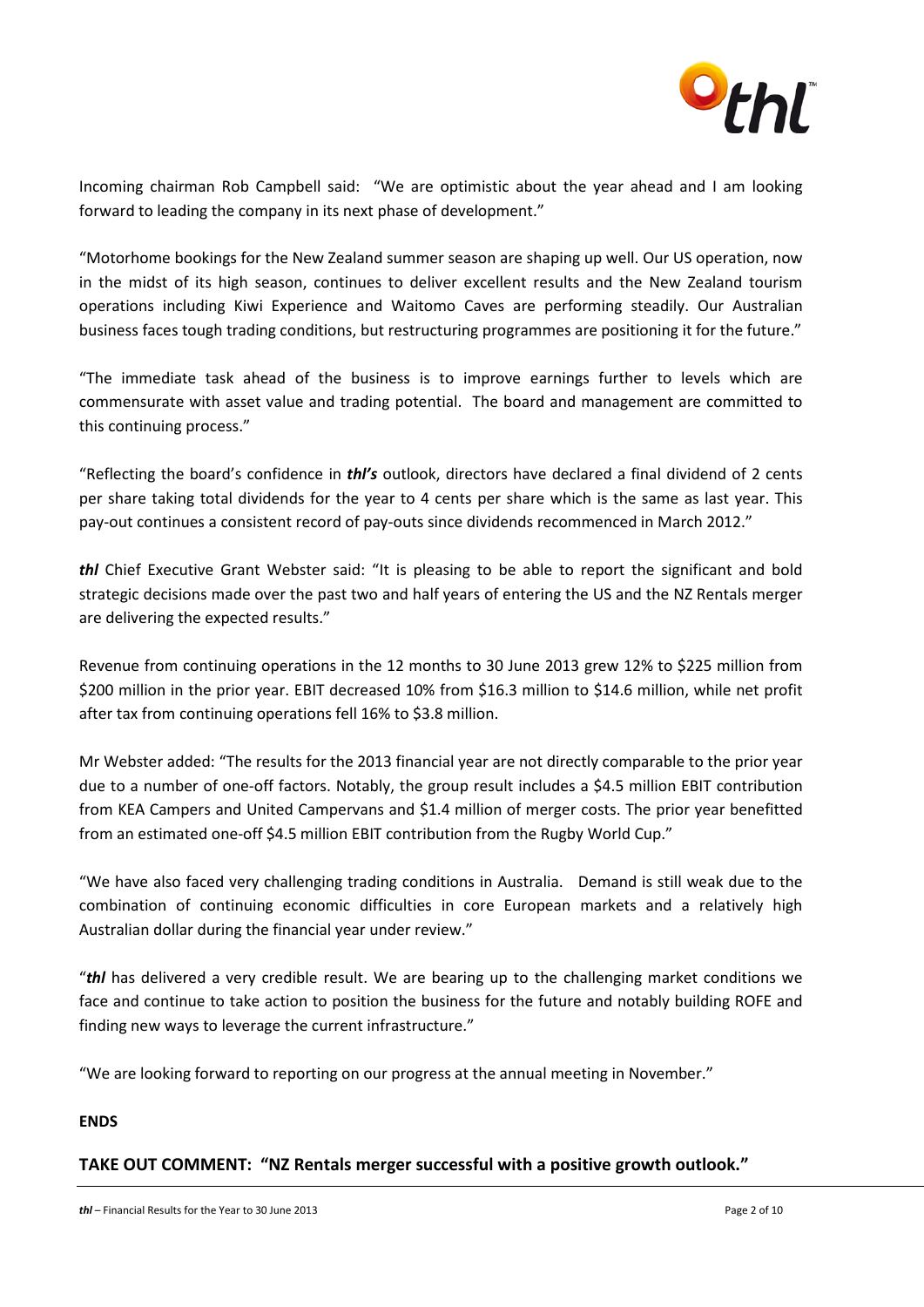

# **NZX: THL FINANCIAL AND OPERATIONAL RESULTS FOR THE YEAR TO 30 JUNE 2013**

This report has been based on the audited accounts which have been prepared in accordance with New Zealand equivalents to International Financial Reporting Standards (NZIFRS).

# *Current Year NZ\$m; Up/down %; Previous corresponding year NZ\$m*

Total Operating Revenue \$225m; Up 12%; \$200m

Operating Profit from continuing operations before tax \$5.9m; Down 19%, \$7.3m

Less tax on operating profit from continuing operations \$2.1m; Down 25%; \$2.8m

Profit after tax from continuing operations; \$3.8m; Down 16%; \$4.5m

Less loss after tax from discontinued operations; \$Nil; Up 100%; \$(0.2)m

Profit after tax attributable to members of the listed issuer; \$3.8m; Down 12%; \$4.3m

Earnings per share from continuing operations 3.6cps; Down 22%; 4.6 cps

2cps dividend declared.

Record Date : 17 October 2013 (ex dividend date 15 October 2013) Payment Date : 24 October 2013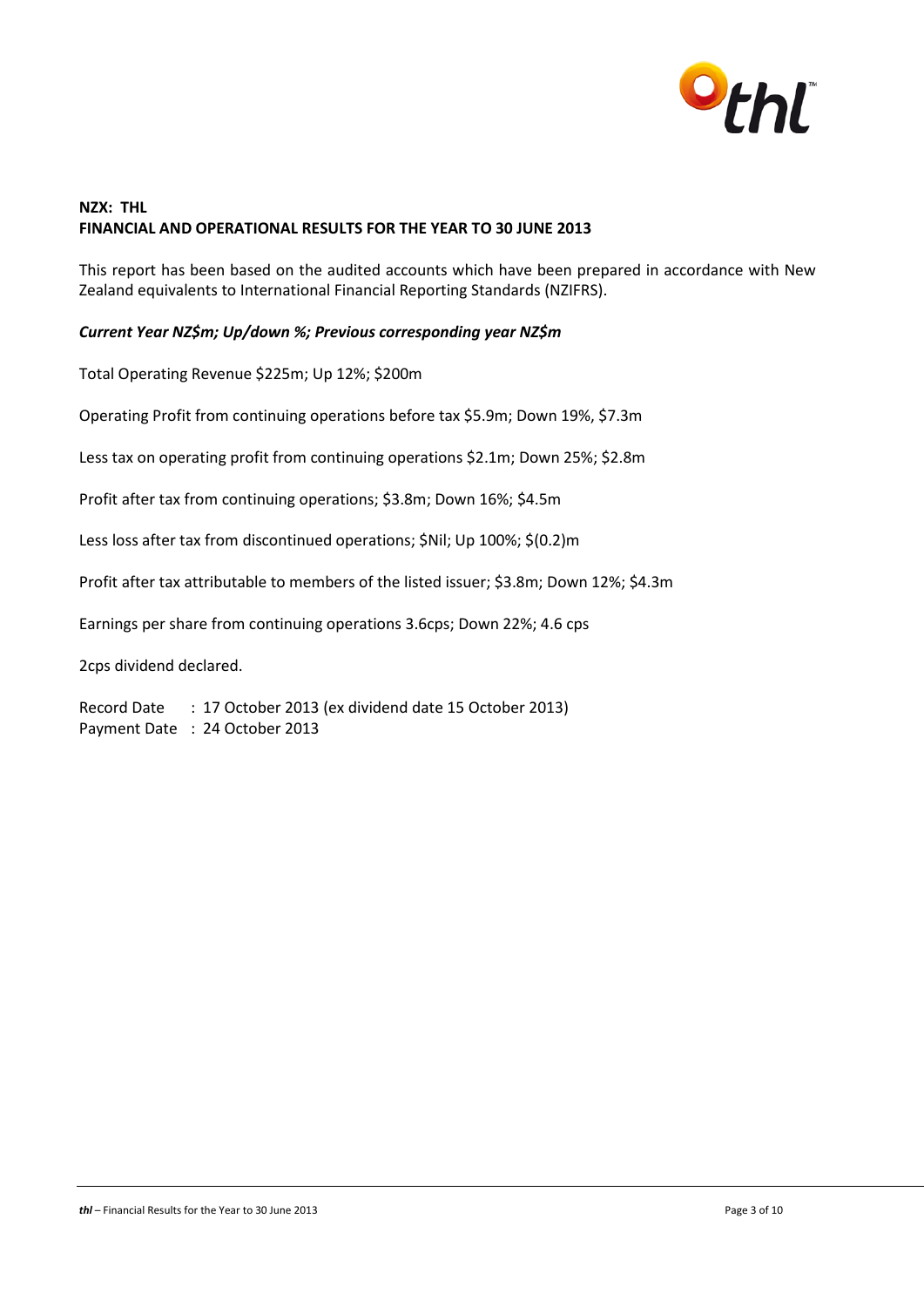

## **GROUP PERFORMANCE**

Group Revenue for the year to 30 June 2013 rose 12% from \$200 million to \$225 million while group earnings for continuing operations before interest and tax fell from \$16.3 million to \$14.6 million. The merger of the New Zealand rentals business contributed \$4.5 million, while the uplift in operating earnings in the New Zealand tourism businesses and Road Bear in the US contributed a combined \$1.0 million to group earnings.



However, these gains were offset by a \$2.7 million reduction in earnings in the Australian business. In addition to this the prior year benefitted from an estimated \$4.5 million contribution to EBIT from a lift in vehicle rentals due to the Rugby World Cup. The EBIT result is short of the forecasts given at the time of the merger largely due to earnings in Australia falling well short of forecasts.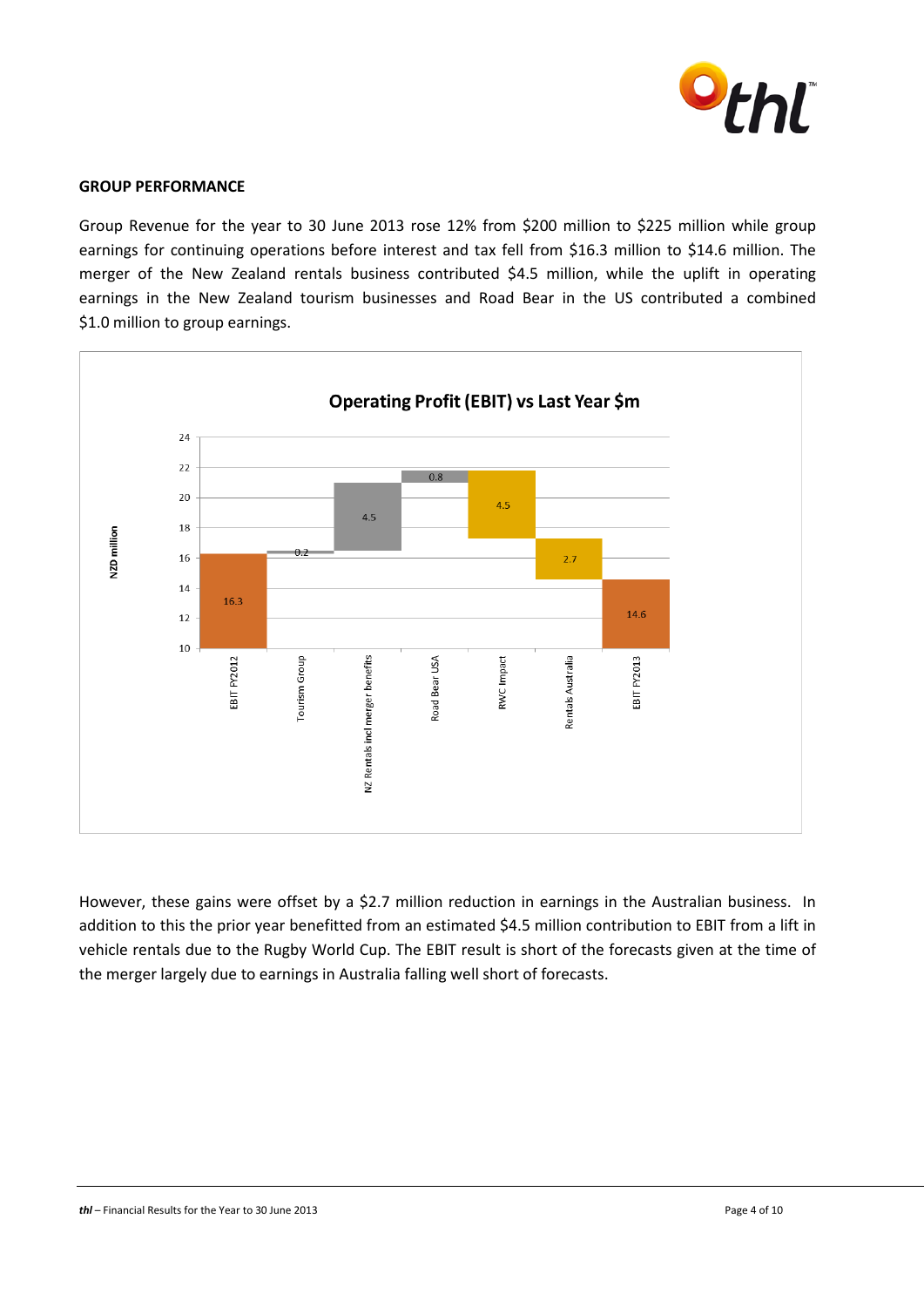

### **DIVISIONAL SUMMARY**

|                               | Year ended 30 June 2013 |             |                          |                          |             | Year ended 30 June 2012 |             |             |  |
|-------------------------------|-------------------------|-------------|--------------------------|--------------------------|-------------|-------------------------|-------------|-------------|--|
|                               |                         | Operating   | <b>Net</b>               | Operating                |             | Operating               | Net         | Operating   |  |
|                               | Turnover                | Profit      | Assets                   | Cashflow                 | Turnover    | Profit                  | Assets      | Cashflow    |  |
|                               | (\$million)             | (\$million) | (\$million)              | (\$million)              | (\$million) | (\$million)             | (\$million) | (\$million) |  |
| <b>Rentals New Zealand</b>    | 73.8                    | 5.5         | 128.2                    | 25.8                     | 56.6        | 5.5                     | 81.2        | 8.3         |  |
| Rentals Australia             | 86.8                    | 1.3         | 71.8                     | 15.1                     | 87.5        | 4.0                     | 92.5        | 16.5        |  |
| <b>Rentals USA</b>            | 43.2                    | 6.5         | 33.9                     | (2.2)                    | 34.4        | 5.7                     | 29.6        | 0.6         |  |
| Tourism Group                 | 20.7                    | 4.0         | 27.7                     | 5.8                      | 21.5        | 3.8                     | 29.6        | 4.2         |  |
| <b>Group Support Services</b> | 0.1                     | (2.7)       | 10.9                     | (2.3)                    |             | (2.7)                   | 9.5         | (4.7)       |  |
| thl owned entities            | 224.6                   | 14.6        | 272.5                    | 42.2                     | 200.0       | 16.3                    | 242.4       | 24.9        |  |
| Net Interest                  | ٠                       | (7.3)       | ٠                        | ٠                        |             | (7.0)                   | ٠           | ٠           |  |
| RVMG - Joint Venture          |                         | (1.4)       | 7.1                      | $\overline{\phantom{a}}$ |             | (2.0)                   | 9.2         | (3.3)       |  |
| Total continuing businesses   | 224.6                   | 5.9         | 279.6                    | 42.2                     | 200.0       | 7.3                     | 251.6       | 21.6        |  |
| Income tax expense            |                         | (2.1)       | $\overline{\phantom{a}}$ | ٠                        |             | (2.8)                   |             |             |  |
| Discontinued                  |                         |             |                          | ٠                        |             | 9.6<br>(0.2)            |             | 0.2         |  |
| Group Total                   | 224.6                   | 3.8         | 279.6                    | 42.2                     | 209.6       | 4.3                     | 251.6       | 21.8        |  |

#### **Tourism Holdings Limited Operational Review**

#### **NEW ZEALAND RENTALS**

The merger of *thl's* New Zealand's rentals business with KEA Campers & United Campervans has been a resounding success. The focus of the merger was to reduce costs and these goals have been achieved. Total funds employed in the business increased following the merger due to the enlarged fleet. However, the return on these funds increased considerably compared to expectations for FY2013 pre the merger.

The New Zealand business also completed a number of initiatives focussed on realigning resources to lift ROFE, during the year. Our car rentals business has now been outsourced to a third party supplier. This allows *thl* to continue to create a broader self-drive offer whilst focussing on the campervan and motorhome capital base.

We have reviewed all brands and fleet categories and are reducing fleet categories by four. We have also discontinued the "Econo" brand which has been merged with Mighty. A further review will be conducted during the next 12 months.

During the year, our Mighty budget brand moved to an on-line self-service model. Customers check in prior to picking up their camper and pack and un-pack their own vehicle. When customers check in on-line prior to the arrival at the depot, their average collection time from arrival to departure is 10 minutes and this improves branch efficiency.

The new Queenstown branch completed its first full year of operation and it has achieved critical cost savings through the in-house workshop operation. Customer feedback and on-road assistance in this part of New Zealand has been exceptional.

*thl* – Financial Results for the Year to 30 June 2013 **Page 5 of 10** Page 5 of 10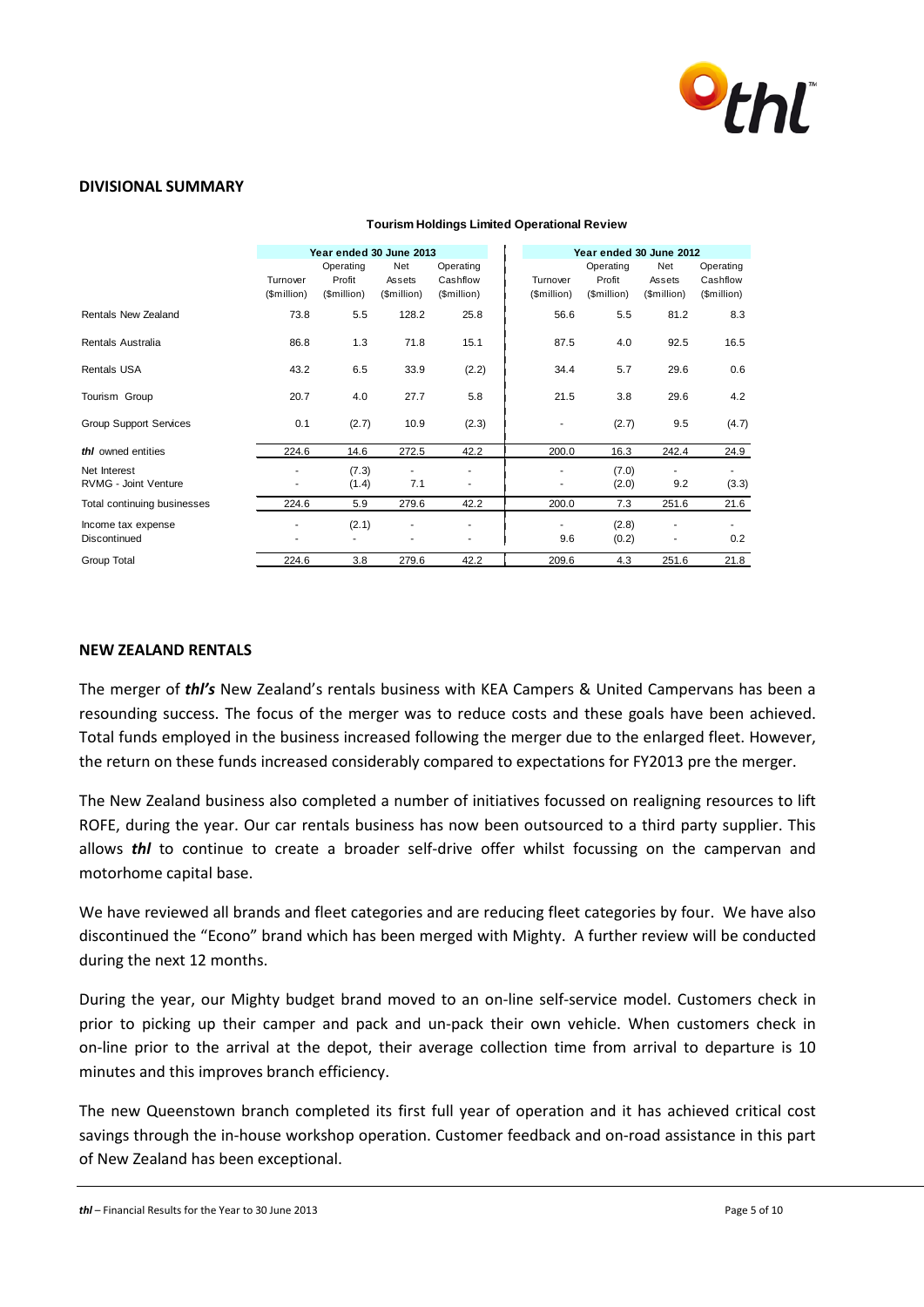

A key initiative of the merger was the launch of the RV Super Centre in Albany Auckland and it is delivering on its objective to be the destination for all things associated with RV's and motor homes in New Zealand. It has the manufacturing business on site as well as facilities for overnight camping, a retail shop and the best motor home and caravan service centre in the country.

A project has commenced in Christchurch to move sites with the existing site being redeveloped by the Christchurch Airport.

## **New Zealand rentals market capacity**

Our plan of 'parking-up' fleet to allow an orderly reduction in fleet numbers has worked effectively with stored units ready for the coming high season. Over the year we sold 432 units at expected margins.

Fleet rationalisation continues in an orderly fashion.

## **UNITED STATES RENTALS**

Our US operation continues to deliver on the promise it showed when we acquired the business in December 2010 and we retain a very positive outlook for the future.

Road Bear's revenue rose to \$43 million with fleet sales being 60% of the total. Fleet sales revenue increased 42% over the prior year and rentals revenue increased 7%. Road Bear is positioned to bring both the best of the used RV's on the market and a very credible near new alternative to a new vehicle.

During the year we sold 518 vehicles, up 44% from the 359 sold in 2012. This is due to the emerging US economic recovery and a shortage of second-hand vehicles following a contraction in new vehicle sales during the Global Financial Crisis.

Road Bear continues to be a market leader in new fleet with 87% of the fleet on hand at June purchased since January 2013.

EBIT increased 14% from \$5.7 million to \$6.5 million. The result also includes Road Bear receiving a charge for Group Support costs. Total funds employed in the US business increased from \$30 million to \$34 million at 30 June 2013.

As operating costs were controlled and revenue increased, ROFE increased over the year to 25% from 19%. (excluding Group Support cost charges).

During the year we opened a new branch in Orlando, Florida, a major tourist gateway to the South east of the US. The branch is meeting expectations. We also launched the Britz brand in the US in a deliberate effort to target Australian visitors, who are not familiar with the Road Bear brand.

The Britz launch has been executed without additional capital expenditure for the business.

*thl* – Financial Results for the Year to 30 June 2013 **Page 6 of 10** Page 6 of 10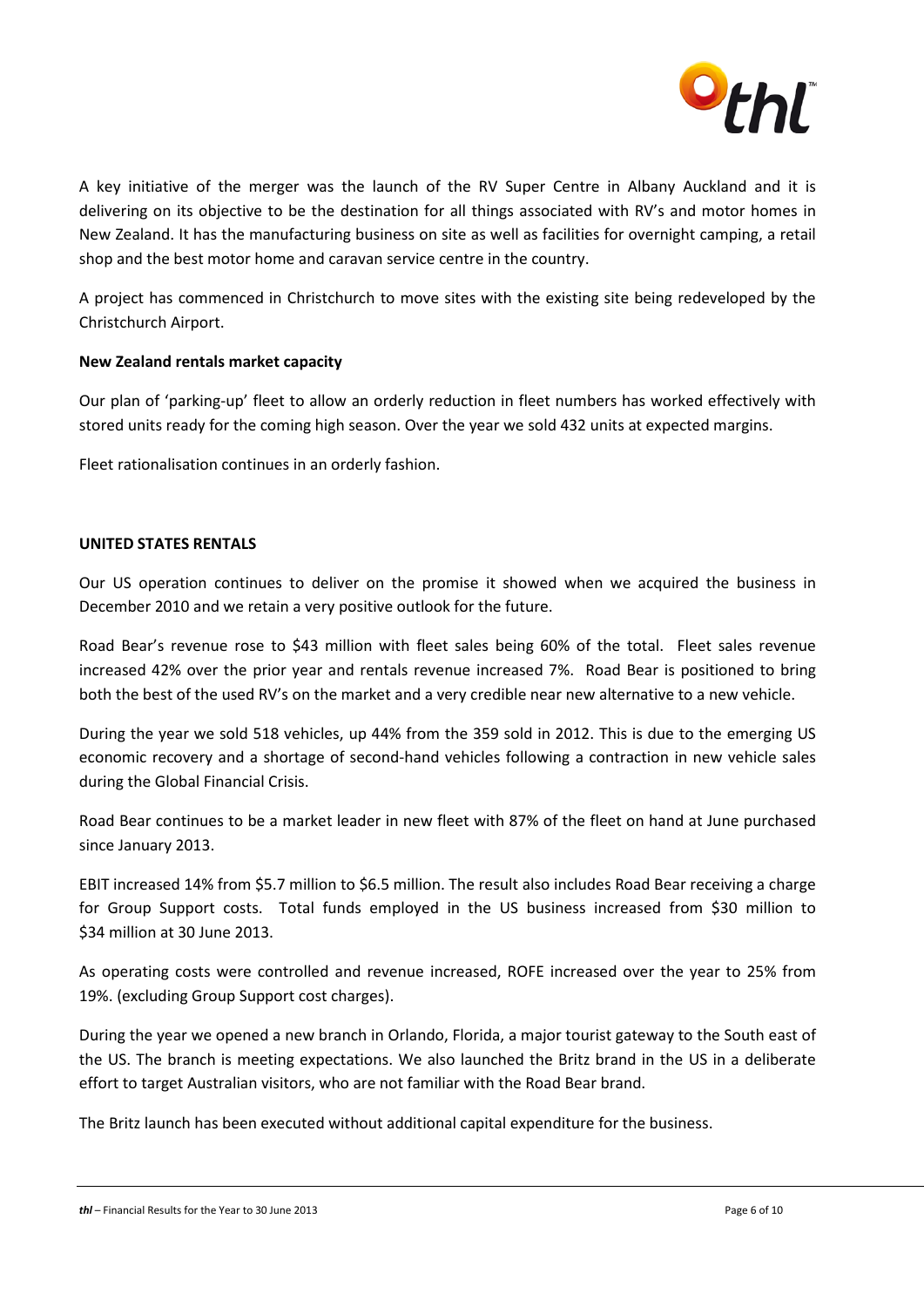

Finally we have appointed Hannes Rosskopf as Chief Operating Officer of Road Bear to assist in the development of the business.

## **AUSTRALIAN RENTALS**

Trading in Australia remains tough due to continuing tight economic conditions particularly from the core European inbound tourist markets and the strength of the Australian dollar during the year under review.

Rental revenue fell 5% to \$67 million from \$70 million due to fewer tourists and lower yields. EBIT was well below expectations at \$1.3 million compared to the prior year's result of \$4.0 million due to these effects. Based on a review of current cost structures the Australian operation is bearing a higher proportion of group support costs which reflects services provided by the group to Australia. These charges are included in the operating result.

Over the last year we have made good progress in reducing the capital base of the business. We reduced the net funds employed in the business by 22% from \$92 million to \$72 million.

Vehicle sales were up from \$17.6 million to \$20.1 million and sales margins remained stable.

Costs increased over the year reflecting our utilisation of a proportion of the KEA Australia fleet under short term operating leases following its receivership at the end of the last financial year. Those leases have now expired and combined with reductions in other operating costs being implemented will deliver a significant drop in total costs during FY2014.

Australia will remain tough in the coming year. Our focus will be to continue the transition to a lower cost business model and we expect this to drive improvements in ROFE. This month a new General Manager, Matthew Harvey, commenced who has the capability to drive this transition.

### **TOURISM BUSINESSES**

The tourism businesses delivered a steady performance with an EBIT of \$4.0 million up 5% on last year. Revenue was slightly down on the prior year at \$20.7 million compared to \$21.5 million.

The Waitomo attraction is performing well and pleasingly it is making steady progress with the Chinese in-bound market. We expect on-going growth over the coming year as penetration into this fast-growing market continues.

The Kiwi Experience coach business again delivered a return on funds employed well above the group's cost of capital with no increase in the minimal funds employed. A new contract for coach supply was signed just after the financial year end.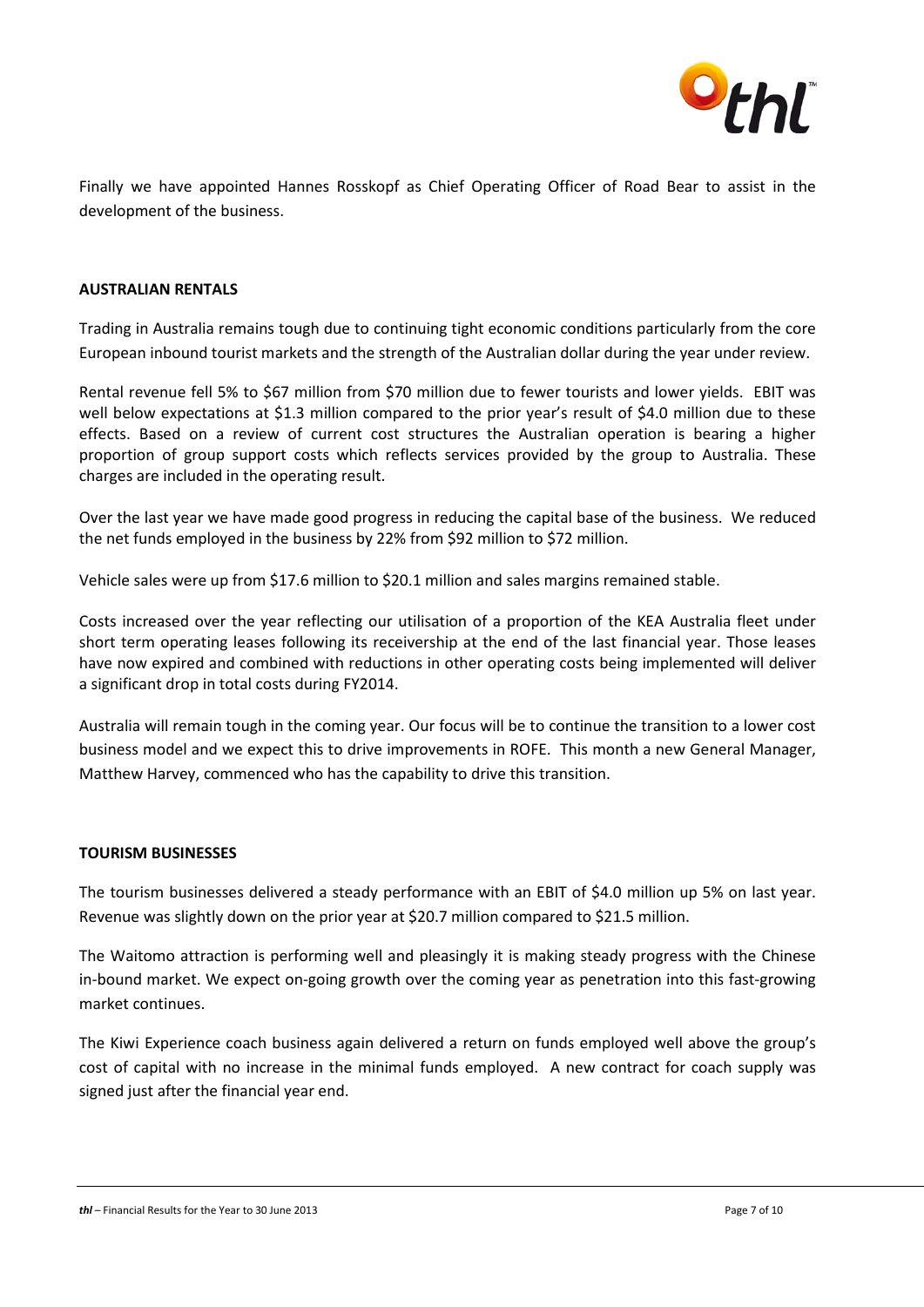

## **JOINT VENTURE MANUFACTURING (RV Manufacturing Group)**

*thl*'s share of the joint venture loss was \$1.4 million. The result included a number of one off items and a slowdown of production post the NZ rentals merger which was aligned with the objective to rationalise fleet numbers.

During the year the joint venture released a new range of KEA products. The development of the new KEA KQ Series which includes new layouts and features was launched over the last six months and is already attracting positive reviews from motorhome journalists. The success of this vehicle is a demonstration how the merger has benefited from the strengths of *thl* and KEA manufacturing technologies. We have a positive expectation for the business earnings in the coming year.

## **FINANCIAL POSITION AND CAPITAL EXPENDITURE**

*thl*'s balance sheet is in strong shape. Net debt stands at \$120 million. This was \$5.0 million higher than forecast in February with the major reason for the difference being that our building in Hamilton, valued at \$7.0 million, remains unsold. Excluding this building, debt is within the range forecast at the time of the merger.

We are now looking to secure a long-term lease over the building, including a potential split lease which the premises is well suited for.

Vehicle sales generated cash of \$67 million against a merged forecast of \$71 million. Fleet renewal including the purchase of the United and KEA businesses was \$138 million which was less than the \$150 million forecast at the time of the merger.

For the forthcoming year, only the US fleet is expected to grow while reductions will continue in the Australian and NZ markets. Capital expenditure is forecast to be between \$75 million and \$85 million with fleet sales forecast to be between \$55 million and \$65 million. As a result we expect strong operating cash flow to allow net debt to fall to between \$100 million and \$110 million by the end of FY14.

### **CORPORATE GOVERNANCE**

The board announced at the 2012 Annual Meeting a review of the board composition. During the last financial year Rob Campbell, Kay Howe and David Neidhart have all joined the board replacing John Bongard, Rick Christie and Deepak Gupta, who all retired from the board at various times during the year.

Rob Campbell has been appointed by the board to the role of Chairman effective 29 August 2013, following a thorough succession planning and appointment process. Keith Smith will remain as a nonexecutive director until the Annual Meeting in November 2013.

The board intends to appoint one more director and discussions are underway to fill the position.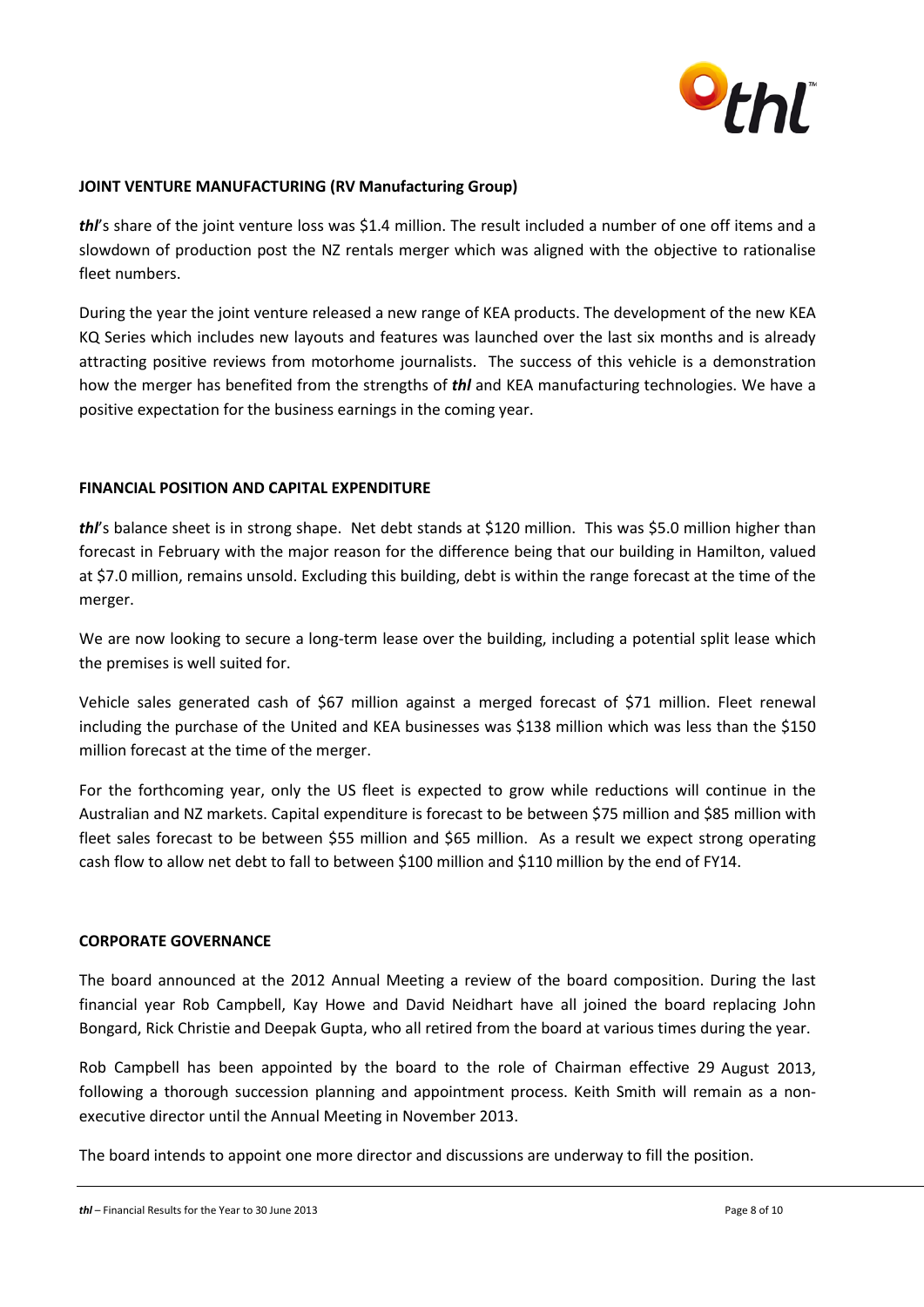

## **OUTLOOK**

Following the significant strategic initiatives of the last few years the focus of the business going forward is to continue to lift the group's ROFE through on-going cost reductions and vehicle rationalisation as well as creating demand within the category.

A recent easing in the New Zealand and Australian dollars against those of our core in-bound tourism markets should bolster demand rebound over the coming year.

Whilst it is too early to provide any confirmation of the full year profit expectations, based on the early bookings, which represent circa 25% of the high season bookings, we would expect New Zealand rentals to see double digit growth in hires. At this point it is too early to see bookings translate to strong growth in yield as competition remains strong. Longer term, the reduction in industry capacity in the market should underpin earnings growth in the coming years to achieve acceptable returns.

Demand for Australian rentals remains subdued, with forward bookings showing lower total booking numbers and shorter stays. There is evidence Australia is now seen as an expensive destination for visitors and this perception may take some time to shake despite the recent drop in the Australian dollar. We expect revenue to fall but operating earnings should improve as the fleet is rationalised and we reduce costs.

The USA is well through the 2013 calendar year high season and is showing revenue growth in line with expectations. Vehicle sales in FY2013 are considered unusually high and are unlikely to be repeated in FY2014.

The New Zealand tourism businesses are showing growth in arrivals including positive growth to Waitomo from the China market.

Meanwhile, the RVMG joint venture manufacturing business has produced the new KEA product in line with budgeted cost expectations and production volumes are in line with forecast thus also creating growth for the half year.

A forecast for the half year will be provided at the Annual Meeting once the high season booking period is more certain.

**ENDS**